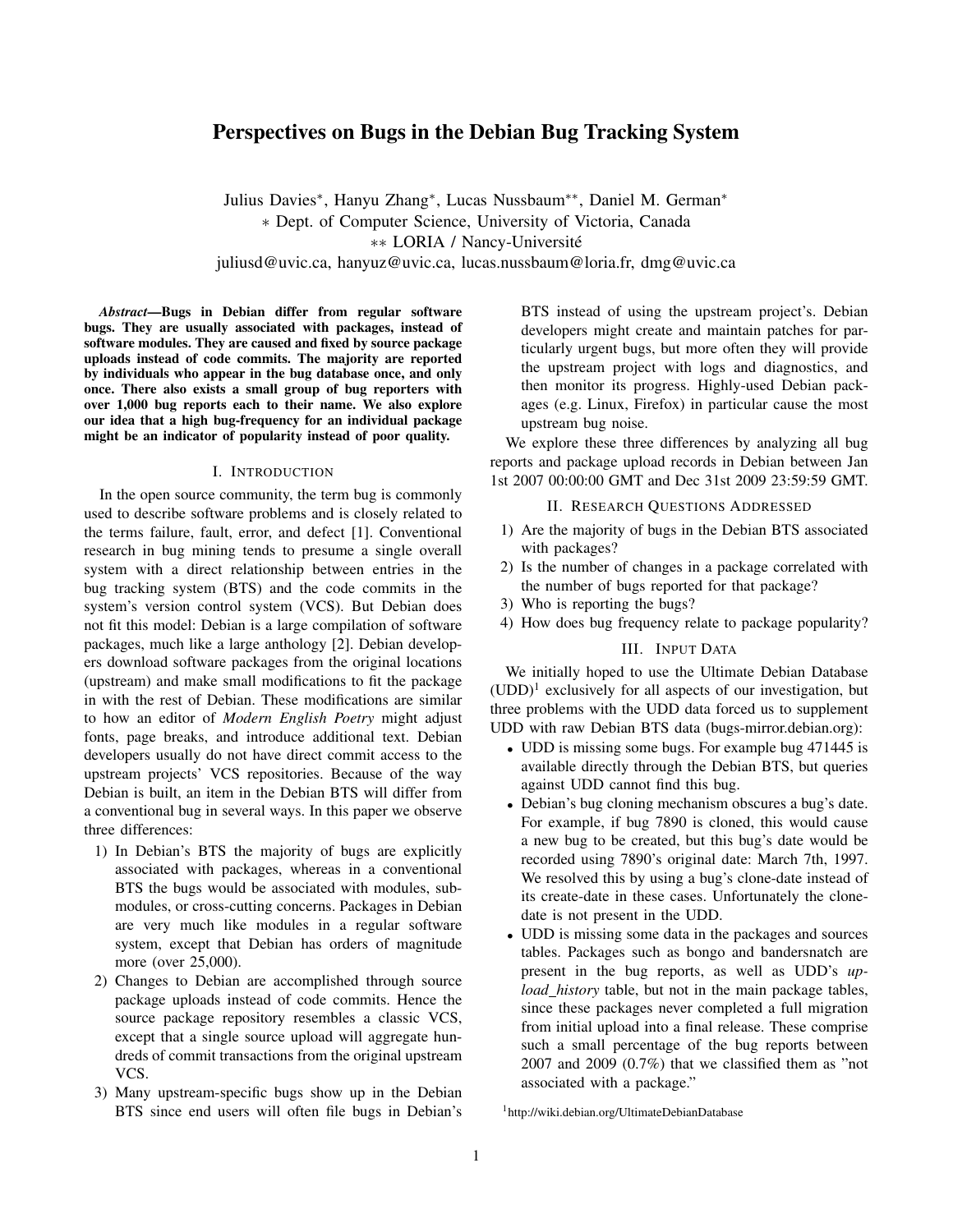| Bugs and Uploads: Jan 1 2007 to Dec 31 2009 (3 years)                                    |                         |             |              |                    |             |          |                          |             |          |
|------------------------------------------------------------------------------------------|-------------------------|-------------|--------------|--------------------|-------------|----------|--------------------------|-------------|----------|
|                                                                                          | <b>Non-Package Bugs</b> |             |              | Debian is Upstream |             |          | Debian is Not Upstream   |             |          |
| Rank                                                                                     |                         | <b>Bugs</b> | Uploads      |                    | <b>Bugs</b> | Uploads  |                          | <b>Bugs</b> | Uploads  |
|                                                                                          | wnpp                    | 9950        | $\Omega$     | lintian            | 795         | 57       | $linux-2.6*$             | 2882        | 71       |
| 2                                                                                        | ftp.debian.org          | 3005        | $\Omega$     | $apt*$             | 764         | 47       | iceweasel*               | 798         | 55       |
| 3                                                                                        | installation-reports    | 1052        | $\Omega$     | aptitude           | 717         | 41       | xserver-xorg-core        | 533         | $\Omega$ |
| 4                                                                                        | mirrors                 | 317         | $\mathbf{0}$ | devscripts         | 660         | 61       | xserver-xorg-video-intel | 448         | 66       |
|                                                                                          | qa.debian.org           | 276         | $\Omega$     | $d$ p $kg*$        | 383         | 50       | icedove                  | 395         | 22       |
| 6                                                                                        | www.debian.org          | 227         | $\Omega$     | reportbug          | 383         | 31       | $udev*$                  | 380         | 42       |
| ⇁                                                                                        | release-notes           | 215         | $\Omega$     | debhelper          | 277         | 111      | libc <sub>6</sub>        | 334         | $\Omega$ |
| 8                                                                                        | bugs.debian.org         | 207         | $\Omega$     | dpkg-dev           | 262         | $\Omega$ | evolution                | 332         | 48       |
| 9                                                                                        | release.debian.org      | 142         | $\Omega$     | debian-maintainers | 225         | 71       | openoffice.org*          | 315         | 148      |
| 10                                                                                       | lists.debian.org        | 106         | 0            | debian-installer   | 224         | 9        | grub-pc                  | 310         | $\theta$ |
| Some uploads show zero because source-packages can generate more than one binary-package |                         |             |              |                    |             |          |                          |             |          |
| * Top-250 Popcon                                                                         |                         |             |              |                    |             |          |                          |             |          |

Table I

THE TOP 10 'MOST BUGGY' PACKAGES IN EACH OF THE THREE CATEGORIES.

### IV. METHODOLOGY

After downloading the UDD and raw BTS data we performed the following processing steps to the data. First, for the three year period, we combined the raw bug files (index.realtime and index.archive.realtime) and sorted them by bug-number, resulting in 158,058 bugs. We found the earliest bug on January 1st, 2007 (405152) and the latest bug opened on Dec 31st, 2009 (563209). We also aggregated bugs by month and by package (as recorded in the BTS), creating a table of triples: (package, month, bug-count). For example: (wnpp, 2007-January, 345), (wnpp, 2007-February, 356). We divided the table of triples into three categories:

- 1) Non-package bugs.
- 2) Package-bugs where Debian is also the original provider of the software (e.g. apt, dpkg).
- 3) Package-bugs where Debian is downstream (e.g. linux, firefox).

To determine if a bug was package-related we compared the bug against all names in UDD's *packages* and *sources* table. If we failed to find a match we classified the bug as a non-package bug. To determine if Debian was the original provider we looked in the *homepage* and *VCS-URL* columns of the same two package tables for strings matching the regular-expression \*.debian.\* (e.g. alioth.debian.org). We only looked at the *VCS-URL* field if the *homepage* value was empty.

Finally, to compare bugs with uploads we joined our data against UDD's *upload history* table.

#### V. RESULTS

*A. Are the majority of bugs in the Debian BTS associated with packages?*

Eighty-nine percent of the bugs in the three year sample (140,772 of 158,058) were associated with packages. The value of the *package* field in these bug records corresponded to actual packages/sources in UDD, whereas the rest (17,288) had an empty value, or an invalid value, or a value that did not match UDD for some other reason. This can be caused by human errors, but is more frequently caused by the use of *pseudo-packages* in the Debian BTS to track issues with Debian infrastructure. In particular, new software that should be packaged in the distribution, and old packages that should be removed from Debian are usually filed against the *wnpp* pseudo-package, "Work-Needing and Prospective Packages." The *wnpp* pseudo-package is associated with 9,950 bugs (6.3%) in the period studied; this is the highest frequency for any *package* value in the Debian BTS. We also treated a value such as 'emacs23,iceweasel' as invalid, and in this respect our study slightly underreports the association between bugs and packages. By separating package bugs and non-package bugs on a timeline graph (bugs-opened-per-month, see Figure 1), we observed stronger variation in package bug rates compared to the nonpackage bug rate.



Figure 1. Bugs opened per month from 2007 to 2009.

The amount of bugs for non-packages remained stable around 500/month. There was a slight peak from Aug-2009 to Oct-2009. On the other hand, the amount of monthly reported bugs for Debian packages varied dramatically. The amount of bugs underwent a rapid drop from 5,000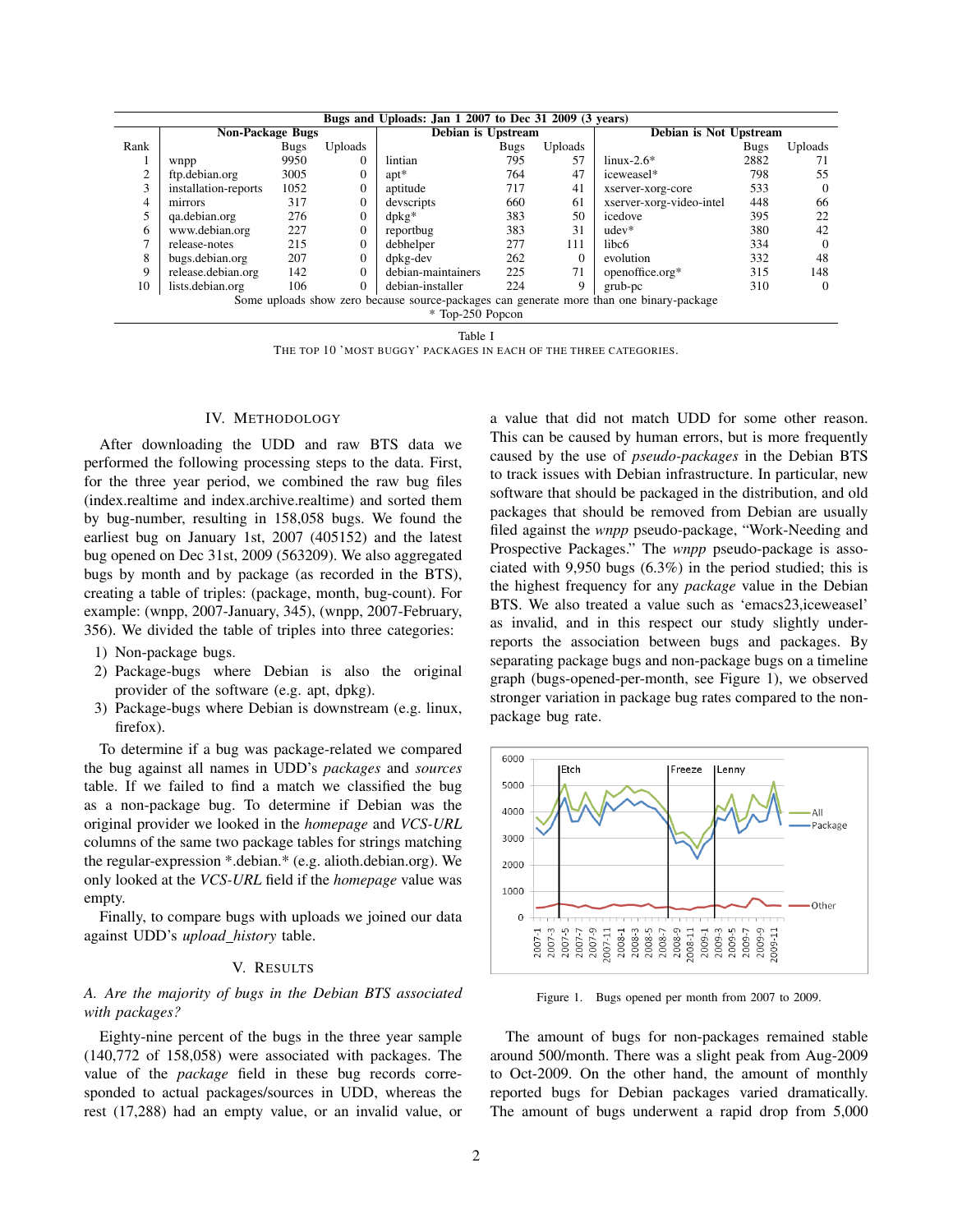bugs/month in the beginning of 2008 to 2,500 bugs/month in the end of 2008. The bug rate fluctuated upward in 2009 and reached the peak by the end of that year.

## The majority of bugs in the Debian BTS are associated with packages.

### *B. Is the number of changes in a package correlated with the number of bugs reported for that package?*

We measured the same correlation between number of uploads and number of bugs in Debian as a whole, per month (see Figure 2); the result was striking: 0.811 ( $\rho < 0.001$ ). We examined also some of the most popular packages and observed Spearman correlation usually between 0.250 and 0.5, with a few packages showing little correlation (between -0.2 and 0.2) (see Figure 3). We suspect, however, that the number of changes in a package is usually correlated with the number of bugs reported for that package, but this needs to be further explored.

For Debian as a whole, bugs and uploads are highly correlated.



Figure 2. Bugs opened per-month and package uploads per-month for all of Debian. This chart includes all uploads, not just those associated with bugs from the same period.

### *C. Who is reporting the bugs?*

The number of bug notifications and the amount of people involved are readily accessible variables that can be used to study software evolution [3]. Here we explore the relationships between bug submitters and bugs.

Table II illustrates the distribution of the number of distinct bug reporters for Debian packages. Most packages have only a few bugs, and thus are unable to have more than a few bug reporters. For this reason we only focus on the 358 packages that have at least 50 reported bugs. Of these only 2% have more than 1000 bug submitters; 9% of the packages have more than 500 bug submitters; 71% of the packages have more than 100 bug reporters, and more than half (51%) of these packages have less than 200 bug submitters. This shows that most people focus on a limited number of major



Figure 3. Three different samples show different levels of correlation between uploads and bugs. The two Top-10 charts correspond to the same entries in Table I. Debian's Linux-2.6 package (first chart) measures a 0.316 Spearman correlation by itself, and yet the last chart (which includes Linux-2.6) shows no correlation.

| Number bug Submitters | <b>Proportion</b> |
|-----------------------|-------------------|
| $0-99$                | 29%               |
| 100-199               | 31%               |
| 200-299               | 14%               |
| 300-399               | 13%               |
| 400-499               | 4%                |
| 500-999               | 7%                |
| $1000+$               | 2%                |

Table II

COMPOSITION OF PROJECTS REGARDING NUMBER OF PARTICIPANTS.